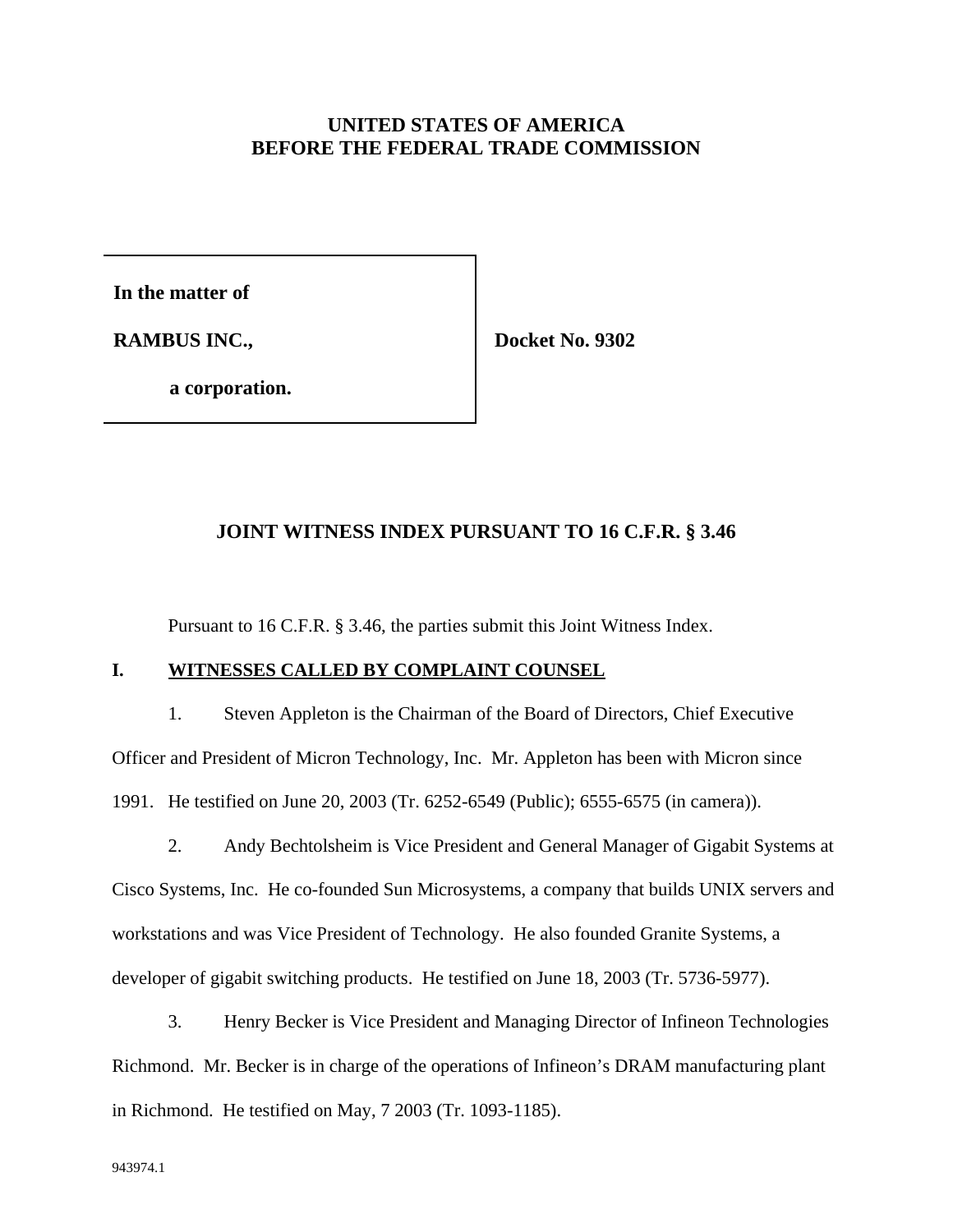4. Sam Calvin was a Senior Staff Electrical Engineer at Intel Corporation. Mr. Calvin was a representative for Intel at JEDEC meetings from 1992-1997. He testified on May 6, 2003 (Tr. 988-1076).

5. Richard Crisp is an engineer who was Technology and Business Development Manager of the Asia-Pacific Region at Rambus Inc. Mr. Crisp was the primary Rambus representative at JEDEC JC 42.3 meetings from May 1992 until Rambus withdrew from JEDEC. He testified on May 27, 28, and 29, 2003 (Tr. 2910-3606; see also CC's August 8, 2003 filing of "The Parties' Designated Deposition Testimony").

6. Anthony Diepenbrock joined Rambus as an in-house lawyer in September 1995 and remained until May 1999. He is now Of Counsel at Dechert LLP. He testified on June 19, 2003 (Tr. 6097-6238).

7. Bob Goodman is Chief Executive Officer of Kentron Technologies, Inc, a company that provides memory solutions. He testified on June 19, 2003 (Tr. 5988-6040).

8. Jackie Gross is Director of Memory Central Direct Procurement at Hewlett-Packard Company. Ms. Gross was formerly the head of memory procurement, including DRAM, at Compaq. She supervised Compaq's JEDEC representative and is currently the supervisor of Hewlett-Packard's JEDEC representative. She testified on May 20, 2003 (Tr. 2264-2369).

9. Richard Heye is Vice President and General Manager of Platform Engineering & Infrastructure at Advanced Micro Devices, Inc, a company that makes and sells microprocessors and flash memory. He testified on May 30, 2003 (Tr. 3614-3817).

10. Bruce L. Jacob is an Associate Professor of Department of Electrical & Computer Engineering at the University of Maryland. He testified on June 16 and 17, 2003 and on July 30,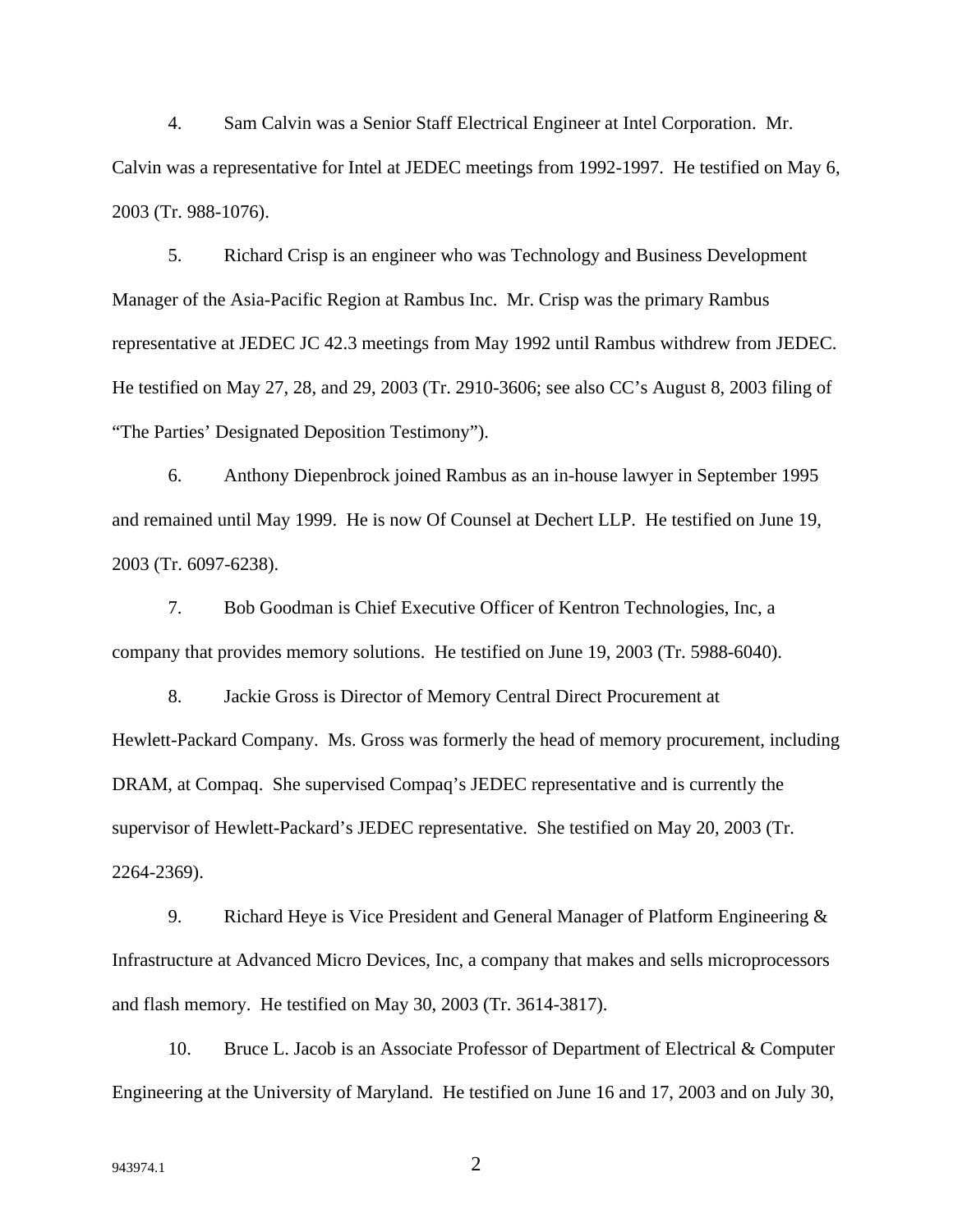2003 (Tr. 5352-5680; 11099-11150).

11. Joel Karp was the Vice-President of Intellectual Property at Rambus, Inc. in the late 1990's. Mr. Karp was a JEDEC representative for Samsung in the early to mid 1990's. He testified (via deposition) on June 6, 17, 27, and 30 (Tr. 4546-4555; 5682-5721; 7785-7818; 8000- 8030 (Public); 5727-5728 (in camera)).

12. Gordon Kelley is a Senior Engineer at IBM Corporation. Mr. Kelley was chairman of JEDEC subcommittee JC-42.3, served as Chair of the JEDEC Council, and represented IBM at JEDEC from 1984-1998. He testified on May 20 and 21, 2003 (Tr. 2373- 2760).

13. John Kelly is Executive Vice President and General Counsel of the Electronic Industries Alliance and President of the JEDEC Solid State Technology Association. He has been the EIA General Counsel since September, 1990 and the JEDEC President since 2000. He testified on May 14 and 15, 2003 (Tr. 1749-2175).

14. Mark Kellogg is a Distinguished Engineer at IBM Corporation with responsibilities associated with definition of the memory used in IBM's servers. Mr. Kellogg has been a participant and/or representative in JEDEC meetings since 1989. He testified on June 12 and 13, 2003 (Tr. 4982-5341).

15. Ilan Krashinsky is a Memory Technology Expert at Hewlett-Packard Company. Mr. Krashinsky has represented Hewlett-Packard in JEDEC meetings. He testified on May 22, 2003 (Tr. 2767-2856).

16. Thomas Landgraf is Commodity Manager for Semiconductor Memories at Cisco Systems, Inc. Mr. Landgraf formerly was a DRAM Senior Procurement Engineer at Hewlett-Packard Company. Mr. Landgraf attended JC-42.3 subcommittee meetings on behalf of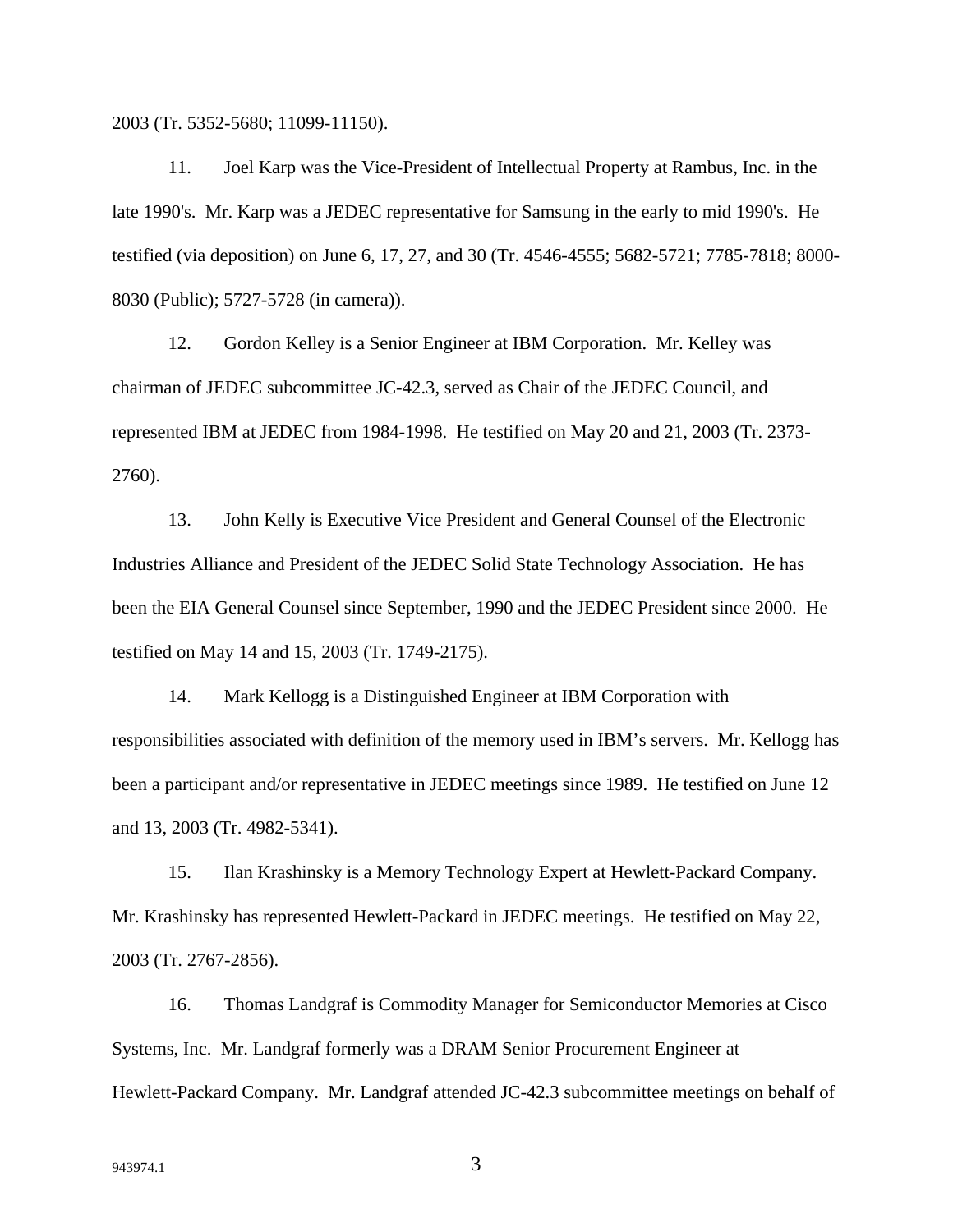Hewlett-Packard from 1994-1999 and served on the JEDEC Council from 1998-1999. He testified on May 13, 2003 (Tr. 1675-1725).

17. Terry Lee is the Executive Director of Advanced Technology and Strategic Marketing at Micron Technology, Inc. He was also a JEDEC participant for Micron from 1994- 2002. He testified on June 23 and 24, 2003 and on July 30, 2003 (Tr. 6585-7052; 10995-11098 (Public); 7058-7091; 11161-11182 (in camera)).

18. Joe Macri is Director of Technology at ATI Technologies, Inc, a company that provides graphics design to the computer industry. Mr. Macri has been a representative to JEDEC since 1997, presided as the former Chairman of the Future DRAM Task Group, and is the current chairman of JEDEC subcommittee JC-42.3. He testified on June 9, 2003 (Tr. 4569- 4740 (Public); 4749-4788 (in camera)).

19. Pete MacWilliams is a Senior Fellow at Intel Corporation, and is also Director of Platform Architecture. He testified on June 12, 2003 (Tr. 4796-4981 (Public); 5069-5081 (in camera)).

20. Preston McAfee is the Murray Johnson Professor of Economics at the University of Texas, Austin. He testified on June 25, 26, and 27, 2003 and on August 1, 2003 (Tr.7110- 7782; 11196-11380 (Public); 7621-7663; 7823-7869 (in camera)).

21. Willi Meyer is the Manager of Technical Marketing for Memory Products at Infineon AG. He was a JEDEC representative for Siemens, then later for Infineon since 1985 and acted as the primary representative for many years. He testified (via deposition) on May 22, 2003 (Tr. 2857-2902).

22. Mark E. Nusbaum was an Examiner in Chief at the Patent and Trademark Office and is currently a patent attorney with Nixon and Vanderhye, P.C. law firm, resident in the firm's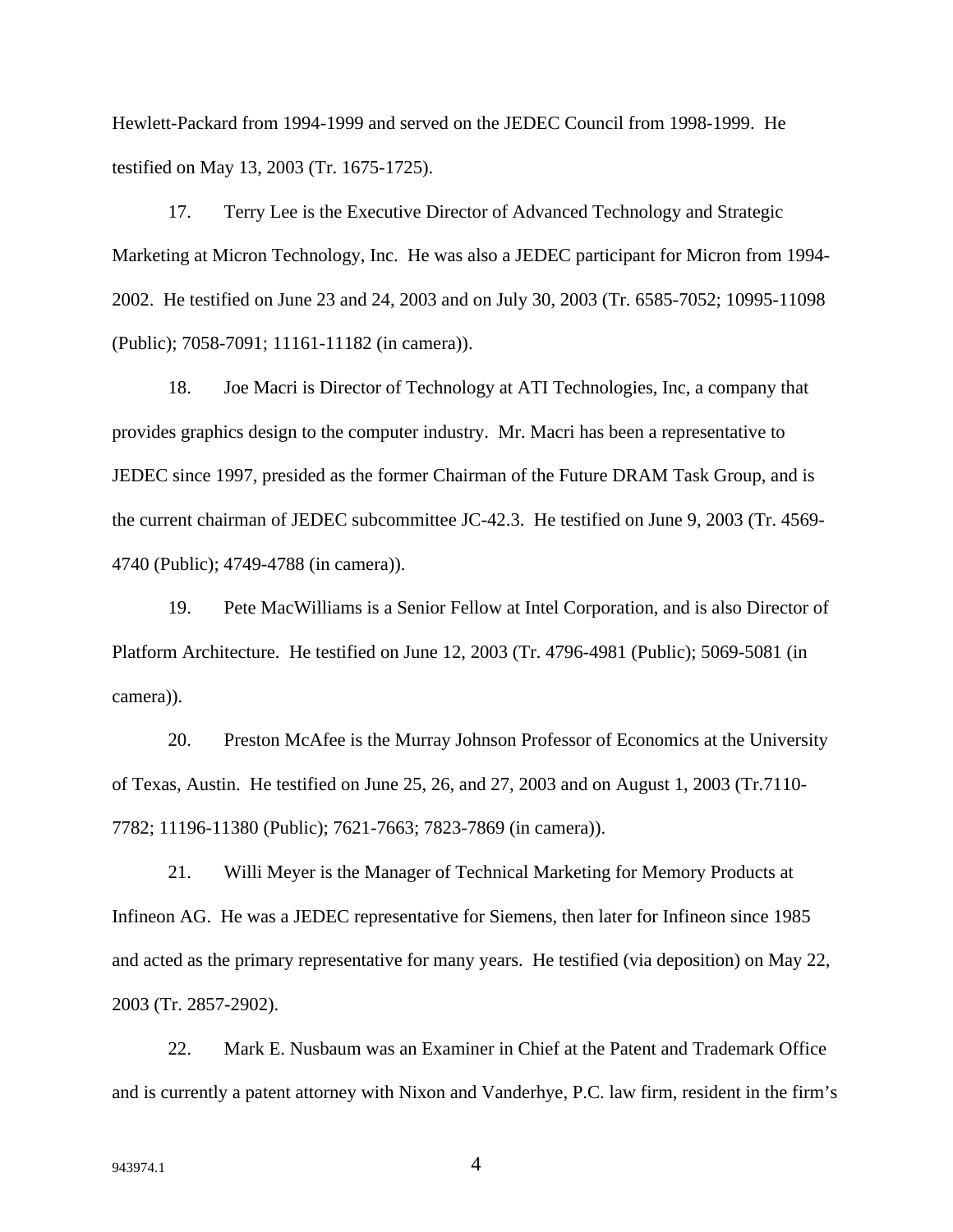Arlington, Virginia office. He testified on May 12, 2003 (Tr. 1484-1657).

23. K. H. Oh is a Professor at the Korea Advanced Institute of Science and Technology. He was formerly a Senior Vice President at Hyundai, now Hynix, overseeing Hyundai's semiconductor operation. He testified (via deposition) on June 3, 2003 (Tr. 4076- 4109).

24. Martin Peisl is Senior Director for Specialty DRAM Marketing for Infineon Technologies North America Corp. He testified on June 6, 2003 (Tr. 4363-4536).

25. Steven Polzin is a Senior AMD Fellow and Chief Platform Architect at Advanced Micro Devices, Inc. He testified on June 2, 2003 (Tr. 3932-4054).

26. Werner Reczek is Vice President and Managing Director at Infineon Technologies Austria AG in Villach, Austria. He testified on June 5, 2003 (Tr. 4295-4353).

27. Desi Rhoden is President and Chief Executive Officer of Advanced Memory International, Inc. Mr. Rhoden formerly worked at Hewlett-Packard, and VLSI, a chipset manufacturer, and represented both companies at JEDEC. Mr. Rhoden has been a JEDEC member since the late 1980s. He was the Chairman of the JEDEC Council in 1998 and is the current Chairman of the Board of JEDEC. He also serves as Chairman of the JC-42 committee. He testified on May 1,2 and 7, 2003 (Tr. 260-745; 1187-1289).

28. Brian Shirley is Design Operations Manager for the Computing and Consumer Group at Micron Technology, Inc. He testified on June 4, 2003 (Tr. 4133-4197 (Public); 4204- 4288 (in camera)).

29. Howard Sussman is Senior Manager of Marketing & Development at Sanyo Semiconductor Corporation. Mr. Sussman has served as a participant of Mostek, NEC and Sanyo in JEDEC meetings since 1979. Mr. Sussman is a member of the Board of Directors of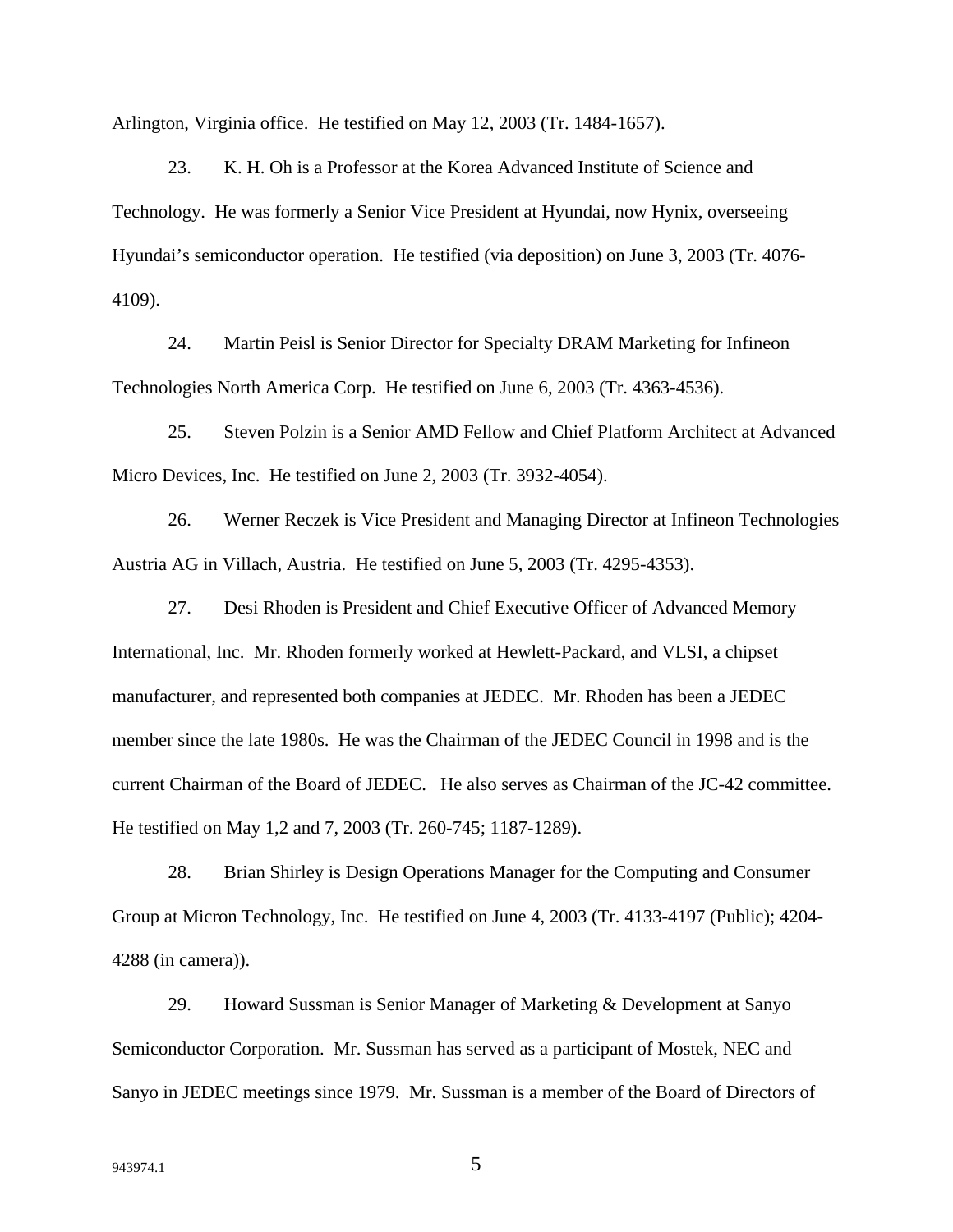JEDEC. He testified on May 8, 2003 (Tr. 1313-1473).

30. Lester Vincent is a Partner at Blakely, Sokoloff, Taylor & Zafman, resident in the firm's Sunnyvale, California office. He served as Rambus's outside patent counsel for much of the 1990s. He testified (via deposition) on May 19, 2003 and (live) on June 30, 2003 (Tr. 2186- 2258; 7875-7999 (Public); 8045-8049 (in camera)).

31. Barry Wagner is Manager of Technical Marketing at nVIDIA Corporation, a designer and manufacturer of graphics processors and chipsets. Mr. Wager has been a representative of nVIDIA in JEDEC meetings. He testified on May 30, 2003 (Tr. 3820-3877).

32. Brett Williams is a Strategic Marketing Manager for Desktop Systems at Micron Technology, Inc. Mr. Williams was a representative of Micron in JEDEC meetings from 1991- 1993. He testified on May 5, 2003 (Tr. 757-975).

#### **II. WITNESSES CALLED BY RESPONDENTS**

1. Reese Brown is a retired engineer who attended JEDEC meetings as a consultant to JEDEC in the 1990's. He testified (via deposition) on July 28, 2003.

2. Samuel Chen was Mitsubishi's JEDEC representative throughout the 1990's. He testified (via deposition) on July 14, 2003. (Tr. 8736:24-8746:8).

3. Mike Farmwald is one of Rambus's founders and is a member of its Board of Directors. He testified on July 9, 2003 and July 10, 2003. (Tr. 8057:2-8355:4; 8361:17-8472:12; see also CC's August 8, 2003 filing of "The Parties' Designated Deposition Testimony").

4. Martin Fliesler is a founding partner of the intellectual property law firm of Fliesler, Dubb, Meyer & Lovejoy LLP in San Francisco, California. He testified on July 15, 2003. (Tr. 8764:20-8959:20).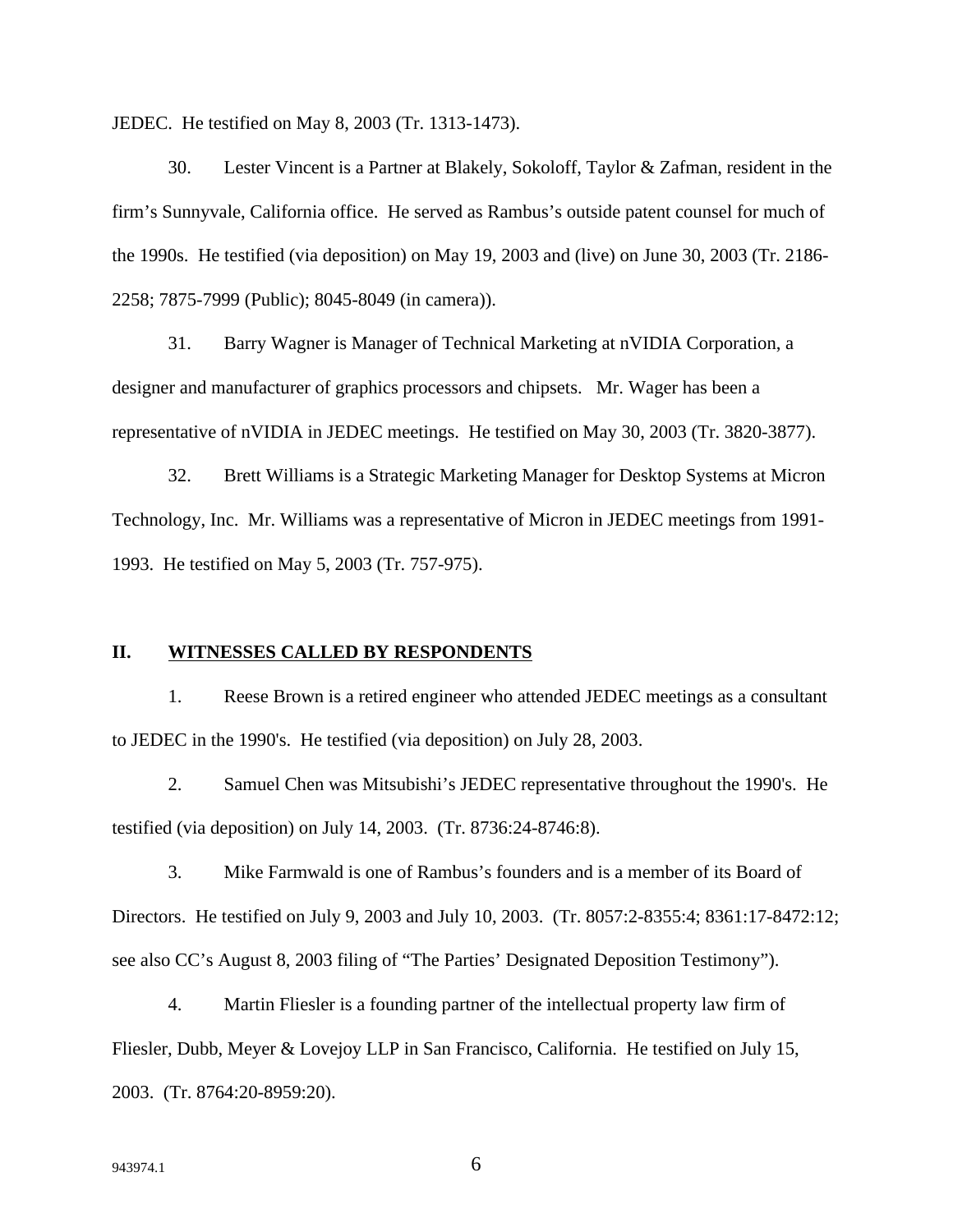5. Michael Geilhufe is a consultant and retired Intel executive. He testified on July 21, 2003. (Tr. 9541:23-9746:20).

6. Alan Grossmeier is an engineer at Cray, Inc. He has served as Cray's JEDEC representative since 1989. He testified on July 29, 2003. (Tr. 10929:22-10984:14).

7. David Gustavson was the Secretary of the SyncLink Consortium in the mid-1990's who attended and took minutes of numerous SyncLink meetings. He testified on July 17, 2003. (Tr. 9277:8-9318:17).

8. Craig Hampel is Rambus's Technical Director. He testified on July 14, 2003. (Tr. 8672:8-8735:11 (Public); 8752:3-8755:23 (in camera)).

9. Mark Horowitz is one of Rambus's founders and is a member of its Board of Directors. He testified on July 10, 2003. (Tr. 8475:8-8662:10; see also CC's August 8, 2003 filing of "The Parties' Designated Deposition Testimony").

10. Jeffrey Mailloux is an executive with Micron Technology, Inc. He testified (via deposition) on July 28, 2003. (Tr. 10849:25-10850:4; 10891:10-10909:20).

11. Jim McGrath is Director of Strategic Product Development at Molex Connector Corporation. He has been a JEDEC representative on behalf of Molex since 1992. He testified on July 17, 2003. (Tr. 9239:18-9276:5).

12. Betty Prince is a DRAM industry consultant with her own firm, Memory Strategies International. While at Texas Instruments in the early 1990's, she served as a JEDEC representative. She testified on July 16, 2003. (Tr. 8967:16-9030:20).

13. Richard Rapp is the President of National Economics Research Associates ("NERA"), which is an economics consulting firm that specializes in the economics of competition. Prior to joining NERA, Dr. Rapp was a professor at the State University of New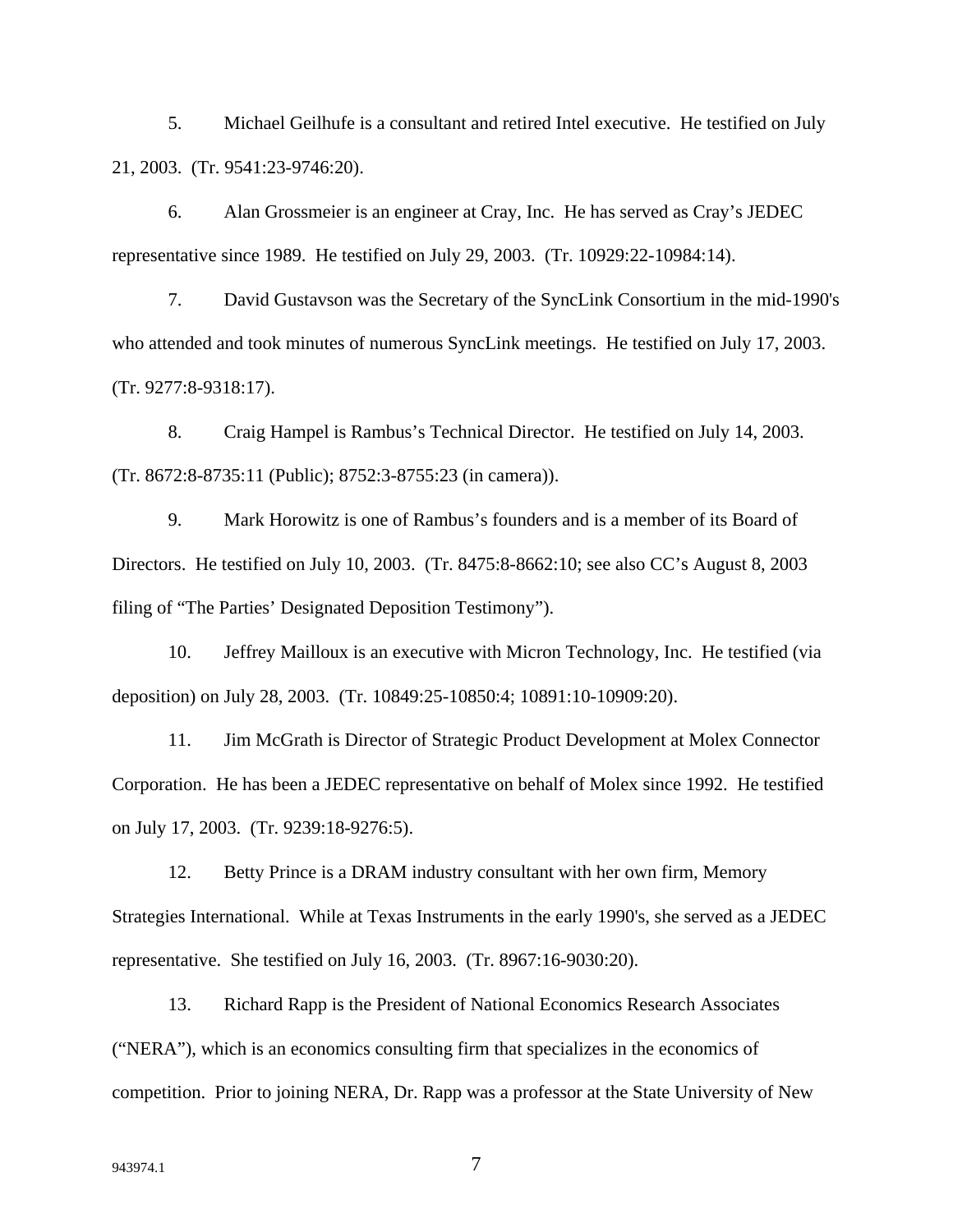York at Stony Brook. He testified on July 22 and 23, 2003. (Tr. 9763:9-10018:3; 10026:2-10266:3).

14. Dr. Donald Soderman is a consultant and retired executive in the semiconductor industry. He testified on July 18, 2003 (Tr. 9327:4-9519:16 (Public); 9524:5-9532:17 (in camera)).

15. David Teece is Chairman of LECG, an economic consulting firm, who is also a Professor at the Haas School of Business at the University of California, Berkeley. He testified on July 24, 2003 (Tr. 10294:11-10526:18 (Public); 10532:5-10569:16 (in camera)).

16. Farhad Tabrizi is Vice President of Worldwide Marketing of Memory Products at Hynix Semiconductor Inc. Mr. Tabrizi was a representative of Hynix (and its predecessors) in JEDEC meetings. Mr. Tabrizi was chairman of the SyncLink Consortium. He testified on July 16, 2003 (Tr. 9031:8-9229:24).

17. Hans Wiggers was a JEDEC representative on behalf of Hewlett-Packard during much of the 1990's. He was also a member of the JEDEC Council. He testified on July 25, 2003. (Tr. 10576:3-10608:8).

# **III. DESIGNATIONS SUBMITTED INTO THE RECORD IN WRITTEN FORM**

1. William Davidow is the Chairman of the Board of Directors at Rambus, Inc. His deposition designations were submitted into the record on August 8, 2003 (The Parties' Designated Deposition Testimony).

2. Gary Harmon is the Chief Financial Officer at Rambus, Inc. His deposition designations were submitted into the record on August 8, 2003 (The Parties' Designated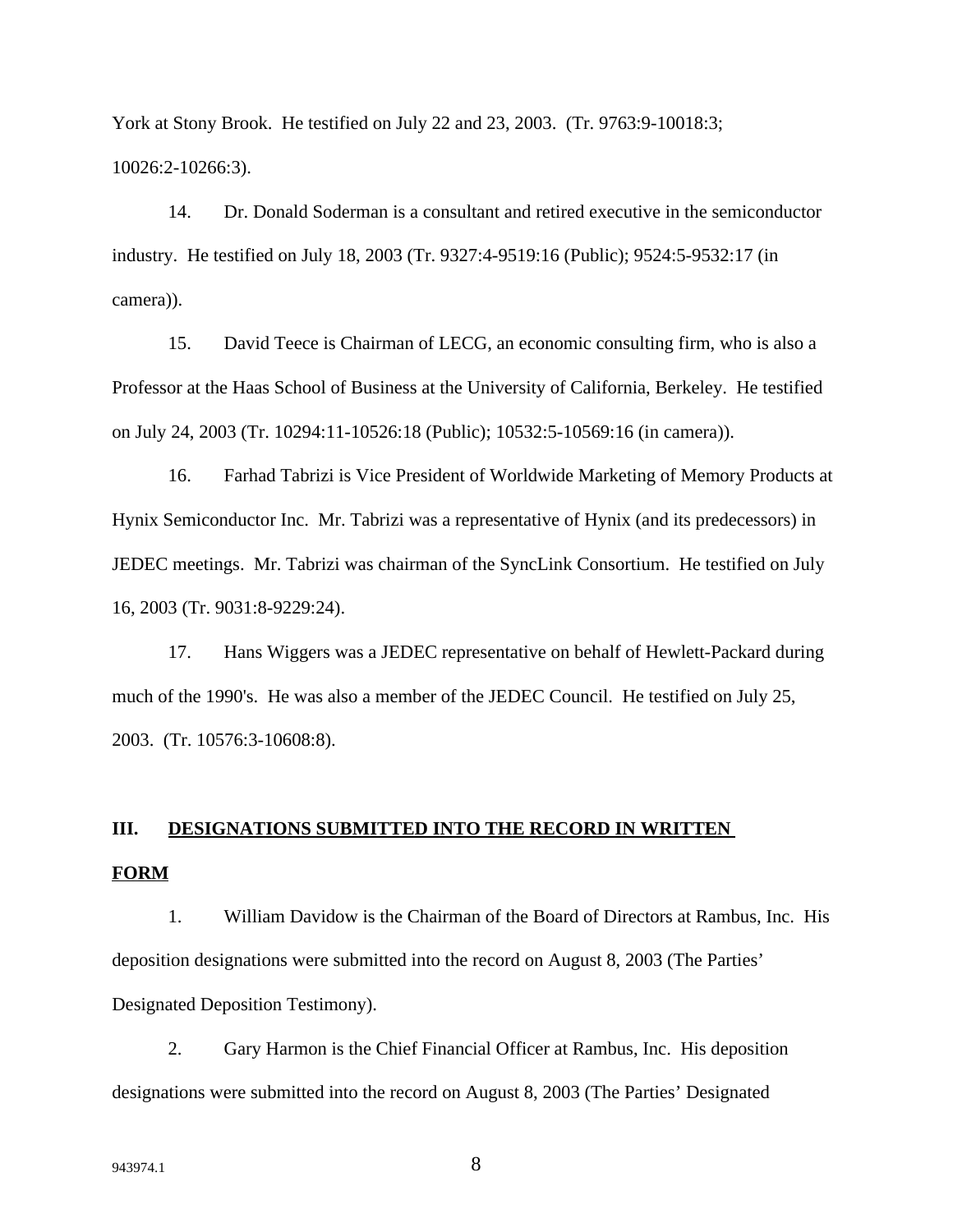Deposition Testimony).

3. David Mooring is the President and Director of Rambus, Inc. His deposition designations were submitted into the record on August 8, 2003 (The Parties' Designated Deposition Testimony).

4. Geoffrey Tate is the Chief Executive Officer at Rambus, Inc. His deposition designations were submitted into the record on August 8, 2003 (The Parties' Designated Deposition Testimony).

5. Fred Ware is a Principal Engineer at Rambus, Inc. His deposition designations were submitted into the record on August 8, 2003 (The Parties' Designated Deposition Testimony).

Counsel for Rambus has consented to the filing of this Joint Witness Index as required by 16 C.F.R. § 3.46, Proposed findings, conclusions, and order; and to Complaint Counsel's representation that Rambus concurs in all respects with the proposed order attached hereto.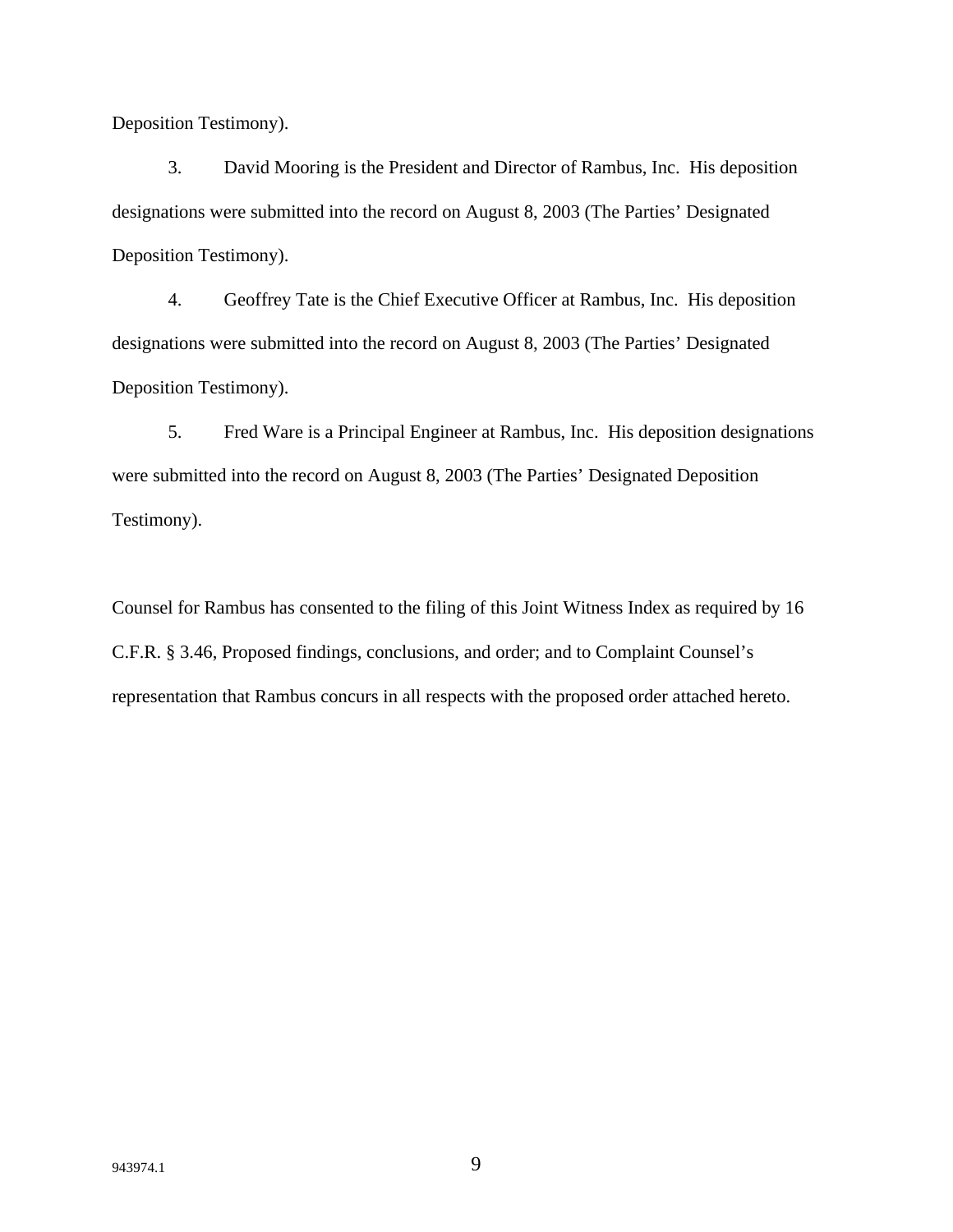DATED: September 5, 2003

\_\_\_\_\_\_\_\_\_\_\_\_\_\_\_\_\_\_\_\_\_\_\_\_\_\_\_

M. Sean Royall Geoffrey D. Oliver Patrick J. Roach

BUREAU OF COMPETITION FEDERAL TRADE COMMISSION Washington, D.C. 20580 (202) 326-3663 (202) 326-3496 (facsimile)

COUNSEL SUPPORTING THE COMPLAINT

Gregory P. Stone Steven M. Perry Peter A. Detre Sean P. Gates MUNGER, TOLLES & OLSON LLP 355 South Grand Avenue, 35<sup>th</sup> Floor Los Angeles, California 90071-1560 (213) 683-9100

A. Douglas Melamed Kenneth A. Bamberger WILMER, CUTLER & PICKERING 2445 M Street, N.W. Washington, D.C. 20037 (202) 663-6000

Sean C. Cunningham John M. Guaragna GRAY, CARY, WARE & FREIDENRICH LLP 401 "B" Street, Suite 2000 San Diego, California 92101 (619) 699-2700

Attorneys for Respondent Rambus Inc.